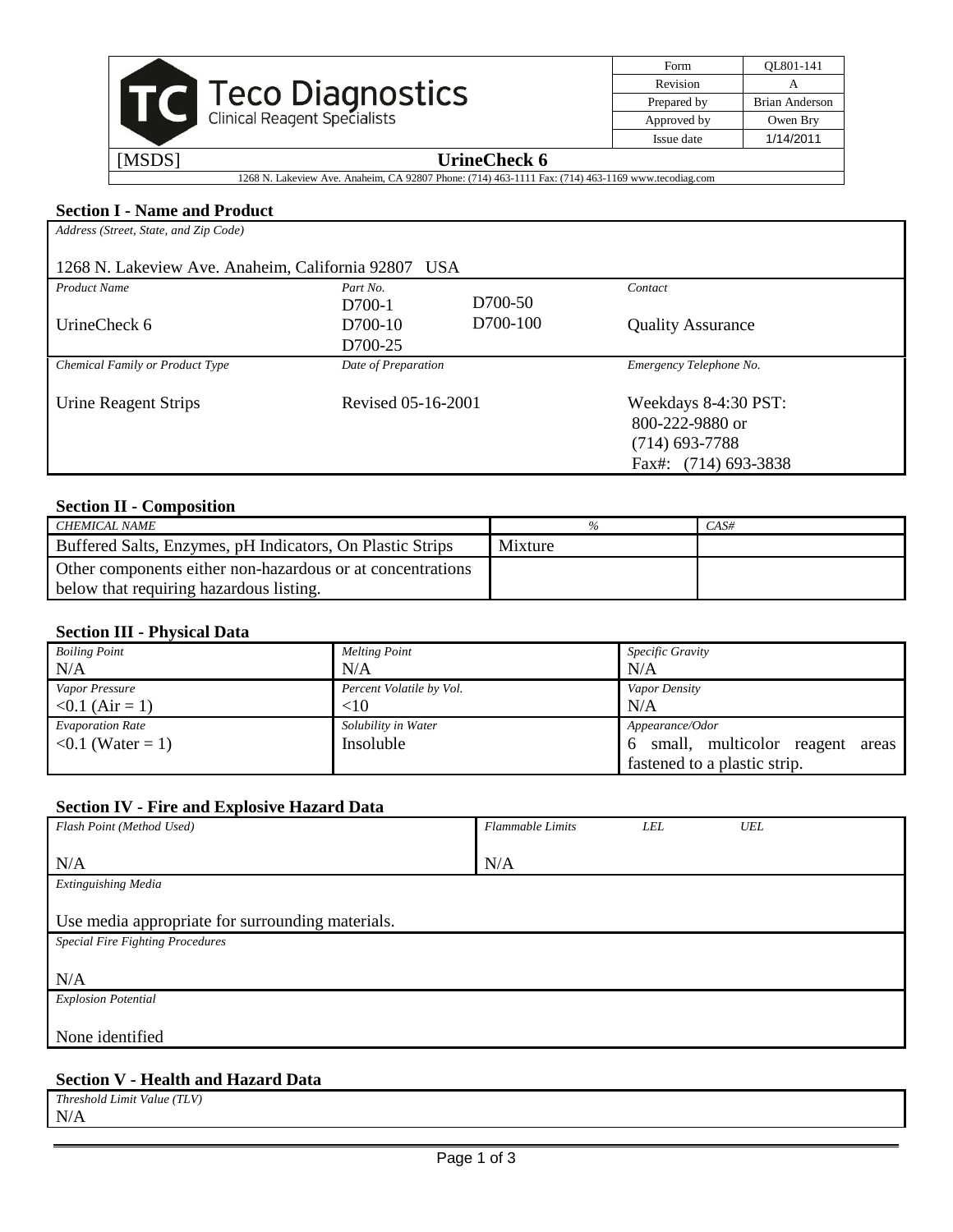

|  | Form        | OL801-141             |
|--|-------------|-----------------------|
|  | Revision    |                       |
|  | Prepared by | <b>Brian Anderson</b> |
|  | Approved by | Owen Bry              |
|  | Issue date  | 1/14/2011             |

#### [MSDS] **UrineCheck 6**

1268 N. Lakeview Ave. Anaheim, CA 92807 Phone: (714) 463-1111 Fax: (714) 463-1169 www.tecodiag.com

*Effects of Overexposure*

None

*Emergency and First Aid Procedures*

Ingestion: Have patient drink 2-8 oz. glasses of water or milk to dilute and contact physician for further care. Skin contact: Avoid contact.

Inhalation: Not considered health risk.

#### **Section VI - Reactivity Data**

Stability: Unstable • Stable  $\rightarrow$  Polymerization: May Occur • Will Not Occur  $\rightarrow$ 

This product is stable as sold if used as directed.

*Incompatibility (Materials to avoid)*

Strong oxidizing substances

*Decomposition Products*

N/A

*Conditions to be avoided*

Avoid high temperature, high humidity conditions. Do not prolong exposure to air and light.

#### **Section VII - Spill and Disposal Procedures**

*Steps to be taken in case of Spills or Leaks*

Sweep up or pick up and place in a disposable container.

*Waste Disposal Method*

Follow Federal, State and local regulations.

#### **Section VIII - Personal Protection Information**

| <b>Respiratory Protection (Type)</b>                                                                    |                           |                          |  |
|---------------------------------------------------------------------------------------------------------|---------------------------|--------------------------|--|
| Not Required                                                                                            |                           |                          |  |
| Ventilation                                                                                             | Mechanical                |                          |  |
|                                                                                                         | Good General Ventilation. |                          |  |
|                                                                                                         | Local Exhaust             |                          |  |
|                                                                                                         | N/A                       |                          |  |
| Eye Protection                                                                                          |                           | <b>Protective Gloves</b> |  |
| Goggles with side shields recommended during testing.<br>Gloves Required                                |                           |                          |  |
| <b>Other Protective Equipment</b>                                                                       |                           |                          |  |
| Laboratory Coat: Eyewash: Emergency Shower.                                                             |                           |                          |  |
| Measures to be taken during repair and maintenance equipment that has been in contact with the material |                           |                          |  |
|                                                                                                         |                           |                          |  |
| Wash equipment with water. Dispose as in VII above                                                      |                           |                          |  |